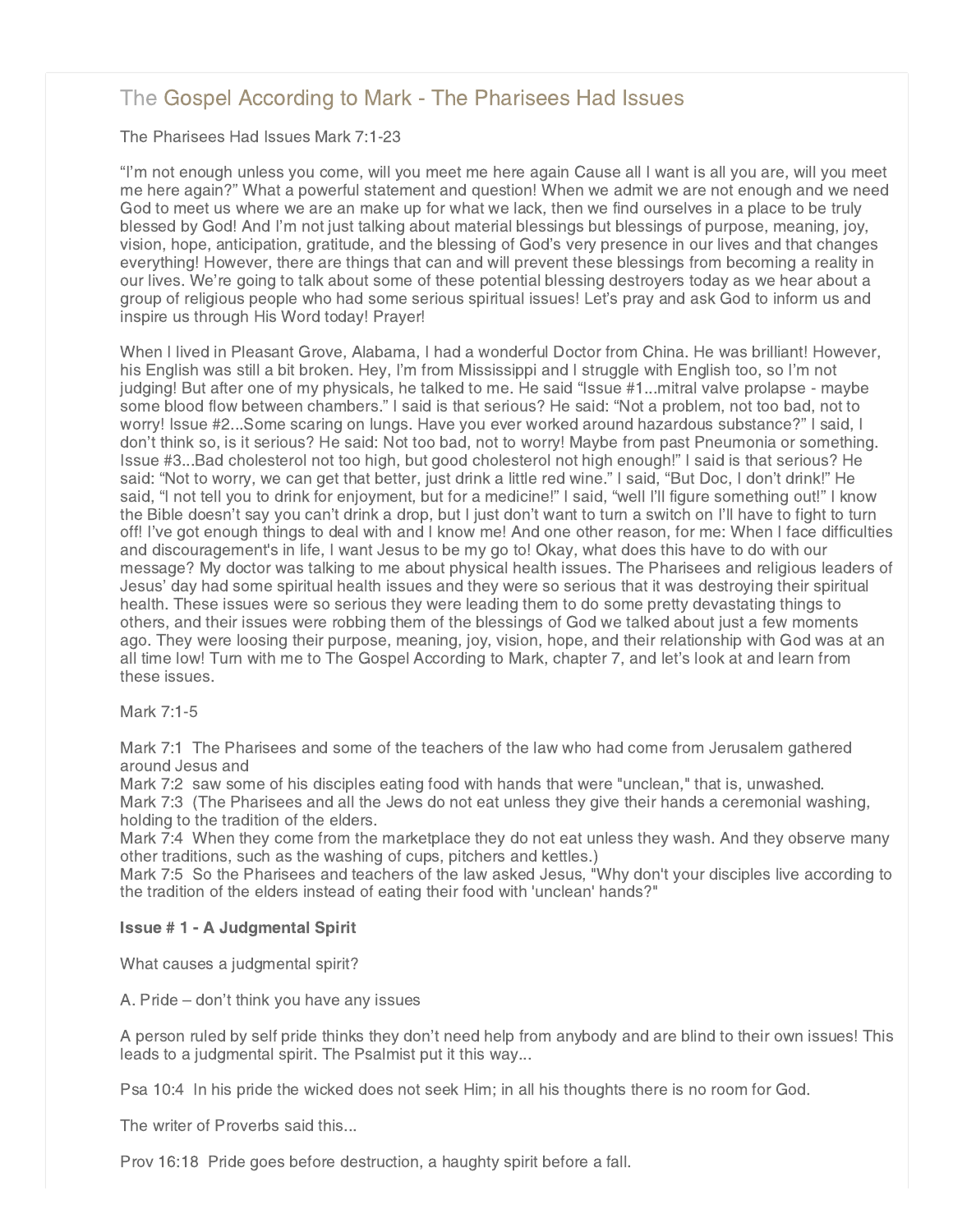Prov 16:19 Better to be lowly in spirit and among the oppressed than to share plunder with the proud.

Another cause of a Judgmental Spirit is...

Arrogance - thinking you know what's best for everybody else

Arrogance is sinful and dangerous. Listen to these words also found in the Psalms...

Psa 94:4 They pour out arrogant words; all the evildoers are full of boasting.

Psa 94:5 They crush your people, O LORD; they oppress your inheritance.

Psa 94:6 They slay the widow and the alien; they murder the fatherless.

Psa 94:7 They say, "The LORD does not see; the God of Jacob pays no heed."

The writer of Proverbs puts it this way...

Prov 21:24 The proud and arrogant man--" Mocker" is his name; he behaves with overweening pride.

A third cause of a judgmental spirit is...

C. Ignorance - you don't know what's on another person's heart, or why they do what they do

This is not just a Pharisee issue! It was not just a Jewish issue. It was not just a Gentile issue, it was also a Christian issue and that's why Paul wrote the following words to the Christians at a church in Ephesus...

Eph 4:17 So I tell you this, and insist on it in the Lord, that you must no longer live as the Gentiles do, in the futility of their thinking.

Eph 4:18 They are darkened in their understanding and separated from the life of God because of the ignorance that is in them due to the hardening of their hearts.

I know I'm going to just blow some of your minds with what I'm about to say, but sometimes I listen to Bluegrass Music. Yep, this old rocker has a soft spot in his heart for some good old Bluegrass. I was driving the other day and heard a song by Joe Mullins & The Radio Ramblers. Here's some of the lyrics...

"She was only driving 20 on the highway into town The man behind her honked his horn

Saying, 'Put that cell phone down, You're gonna make me late to work, Honey I ain't got all day.'

He didn't know her dad was on the line, Telling her, her mom just passed away

It's hard to know what someone's going through, Unless you're standing right there in their shoes

Lord help me stop and understand, Before I rush to judge my fellow man

Life itself can be a battlefield And we're all fighting some kind of war

What did Jesus have to say about a judgmental spirit?

Mat 7:1 "Do not judge, or you too will be judged. Mat 7:2 For in the same way you judge others, you will be judged, and with the measure you use, it will be measured to you.

Mat 7:3 "Why do you look at the speck of sawdust in your brother's eye and pay no attention to the plank in your own eye?

## Issue # 2 - Serious Heart Conditions

In Mark 7:6-13 of our text Jesus surprises the Pharisees with His answer to their question about the washing of hands...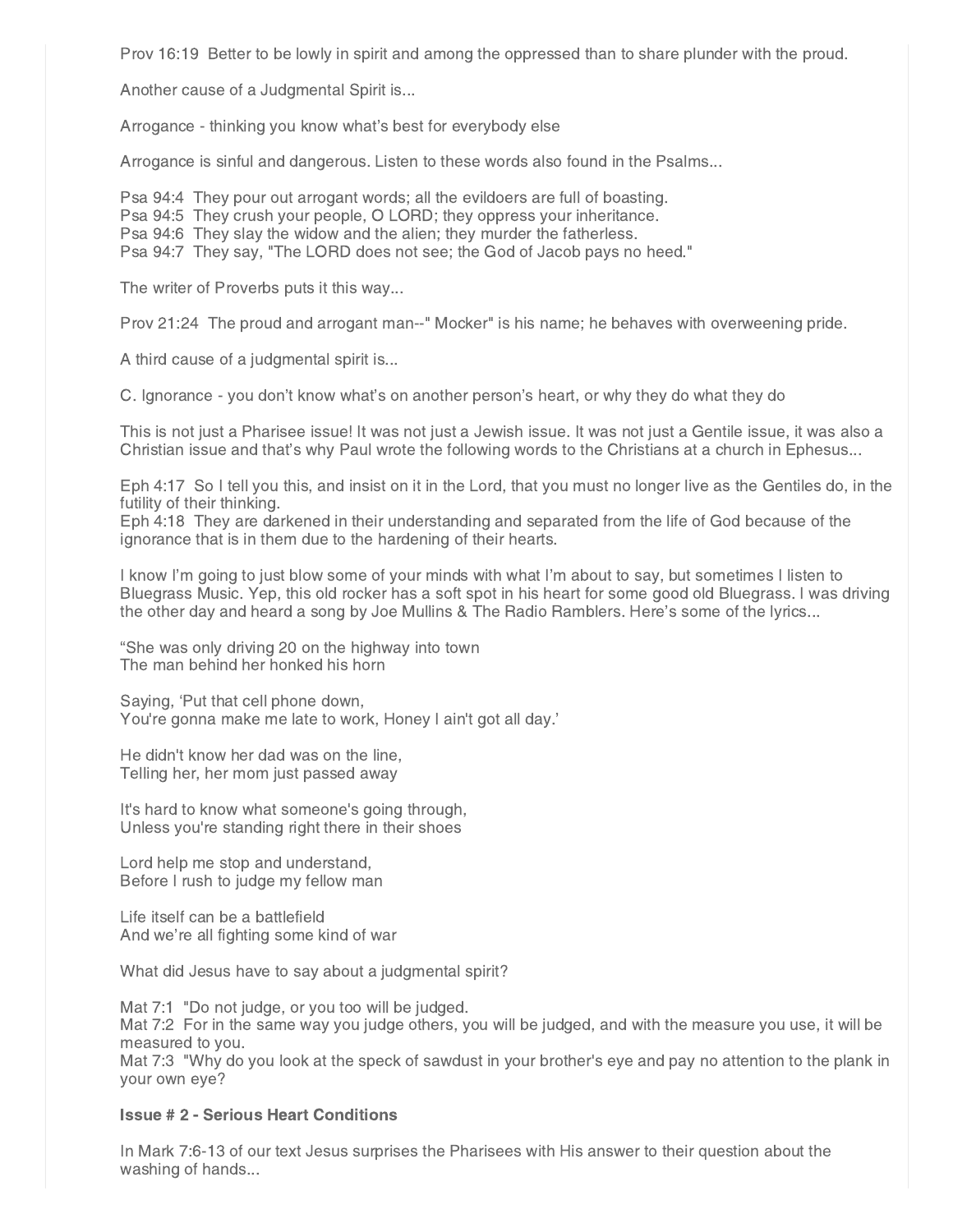Mark 7:6 He replied, "Isaiah was right when he prophesied about you hypocrites; as it is written: "'These people honor me with their lips, but their hearts are far from me.

Mark 7:7 They worship me in vain; their teachings are but rules taught by men.'

Mark 7:8 You have let go of the commands of God and are holding on to the traditions of men."

Mark 7:9 And he said to them: "You have a fine way of setting aside the commands of God in order to observe your own traditions!

Mark 7:10 For Moses said, 'Honor your father and your mother,' and, 'Anyone who curses his father or mother must be put to death.'

Mark 7:11 But you say that if a man says to his father or mother: 'Whatever help you might otherwise have received from me is Corban' (that is, a gift devoted to God),

Mark 7:12 then you no longer let him do anything for his father or mother.

Mark 7:13 Thus you nullify the word of God by your tradition that you have handed down. And you do many things like that."

Here's a list of the serious heart conditions the Pharisee's had, and my Chinese Doctor would not have said "Not to worry," but would have put them in the hospital in critical care! Here's the list of their heart conditions...

Insincere, Cold and Non-caring, Hard, Deceptive, Unrepentant

Let's take a quick look at these, because if we have any of these spiritual heart conditions we need to deal with them.

### A. Insincere

Mark 7:6 "These people honor me with their lips, but their hearts are far from me."

God doesn't want a people who just look good on the outside! It's not a religious show God wants, but a relationship that shows the world what it looks like to love God and to be loved by God! If you've ever been told something special by someone only to find out it was insincere, that hurts! How do we not think God is not hurt by insincerity? Another heart condition the Pharisees had was that of being...

Cold and Non-caring

Mark 7:7 They worship me in vain; their teachings are but rules taught by men.'

Jesus said this in Matthew's Gospel...

Mat 23:1 Then Jesus said to the crowds and to his disciples:

Mat 23:2 "The teachers of the law and the Pharisees sit in Moses' seat.

Mat 23:3 So you must obey them and do everything they tell you. But do not do what they do, for they do not practice what they preach.

Mat 23:4 They tie up heavy loads and put them on men's shoulders, but they themselves are not willing to lift a finger to move them.

Mat 23:5 "Everything they do is done for men to see...

This kind of spiritual heart condition leads to another, even more serious condition...

Hard Hearted

Mark 7:8 You have let go of the commands of God and are holding on to the traditions of men." Mark 7:9 And he said to them: "You have a fine way of setting aside the commands of God in order to observe your own traditions!

And what were the commands of God? We talk about them a lot around here at Northshore Church because they are the basis, the foundation, for our Mission...

"Transforming Worship, People, and the World!"

How do we do this? Jesus said the greatest command of God is to...

Mark 12:30 Love the Lord your God with all your heart and with all your soul and with all your mind and with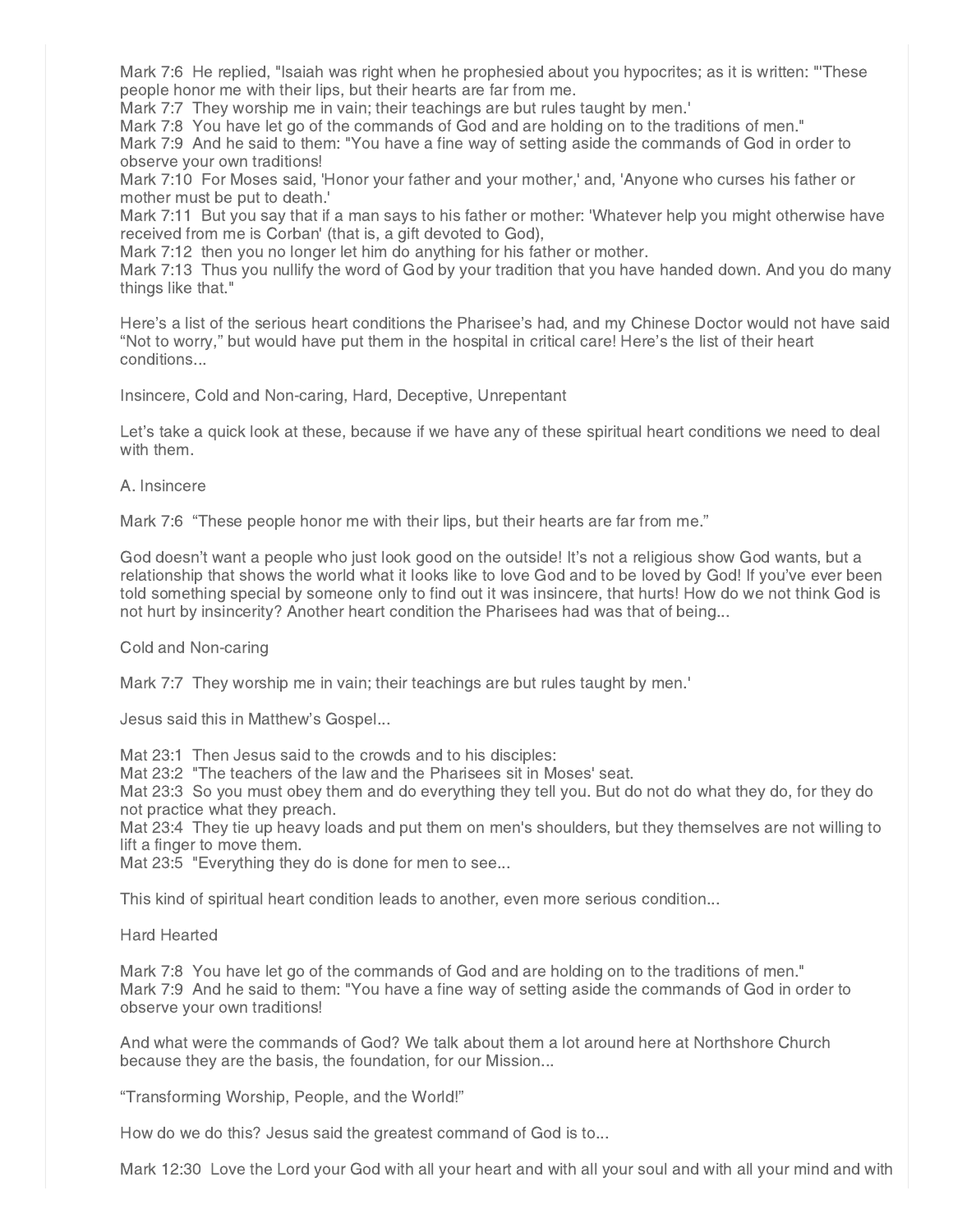all your strength.'

Mark 12:31 The second is this: 'Love your neighbor as yourself.' There is no commandment greater than these."

We'll see those again in a few weeks. The Pharisees had set aside the commands of God and it was destroying their spiritual hearts.

The Psalmist put it this way...

Psa 73:7 From their callous hearts comes iniquity ; the evil conceits of their minds know no limits. Psa 73:8 They scoff, and speak with malice; in their arrogance they threaten oppression. Psa 73:9 Their mouths lay claim to heaven, and their tongues take possession of the earth.

In case you're wondering if you have this condition you might consider the following verse...

Mat 6:21 For where your treasure is, there your heart will be also.

Another symptom of this serious spiritual heart condition is that the heart becomes...

#### **Deceptive**

Mark 7:11 But you say that if a man says to his father or mother: 'Whatever help you might otherwise have received from me is Corban' (that is, a gift devoted to God), Mark 7:12 then you no longer let him do anything for his father or mother.

The religious leaders were finding ways to be deceptive and to break the spirit of the law. The spirit of the law was that children should care for their elderly parents, however, there were those who didn't want to do that so they would claim their extra funds were dedicated to God and the religious leaders would allow that. I'm pretty sure those funds never got to God. The writer of Proverbs said this...

Prov 6:12 A scoundrel and villain, who goes about with a corrupt mouth, Prov 6:13 who winks with his eye, signals with his feet and motions with his fingers, Prov 6:14 who plots evil with deceit in his heart-- he always stirs up dissension.

The Pharisees were always stirring up dissension.

Paul put it this way in Colossians...

Col 2:8 See to it that no one takes you captive through hollow and deceptive philosophy, which depends on human tradition and the basic principles of this world rather than on Christ.

And one of the most dangerous symptoms of a serious spiritual heart condition is that it becomes...

**Unrepentant** 

Mark 7:13 Thus you nullify the word of God by your tradition that you have handed down. And you do many things like that.

They did many things like that because they were unrepentant. Repent means to turn away from evil and to turn towards God! Their hearts had become unrepentant. Jesus said this in The Gospel of Luke...

Luke 13:3 I tell you, no! But unless you repent, you too will all perish.

And this in Matthew's Gospel...

Mat 13:15 For this people's heart has become calloused; they hardly hear with their ears, and they have closed their eyes. Otherwise they might see with their eyes, hear with their ears, understand with their hearts and turn, and I would heal them.'

Okay, are you ready for...

Issue # 3: External Appearances Were Their Priority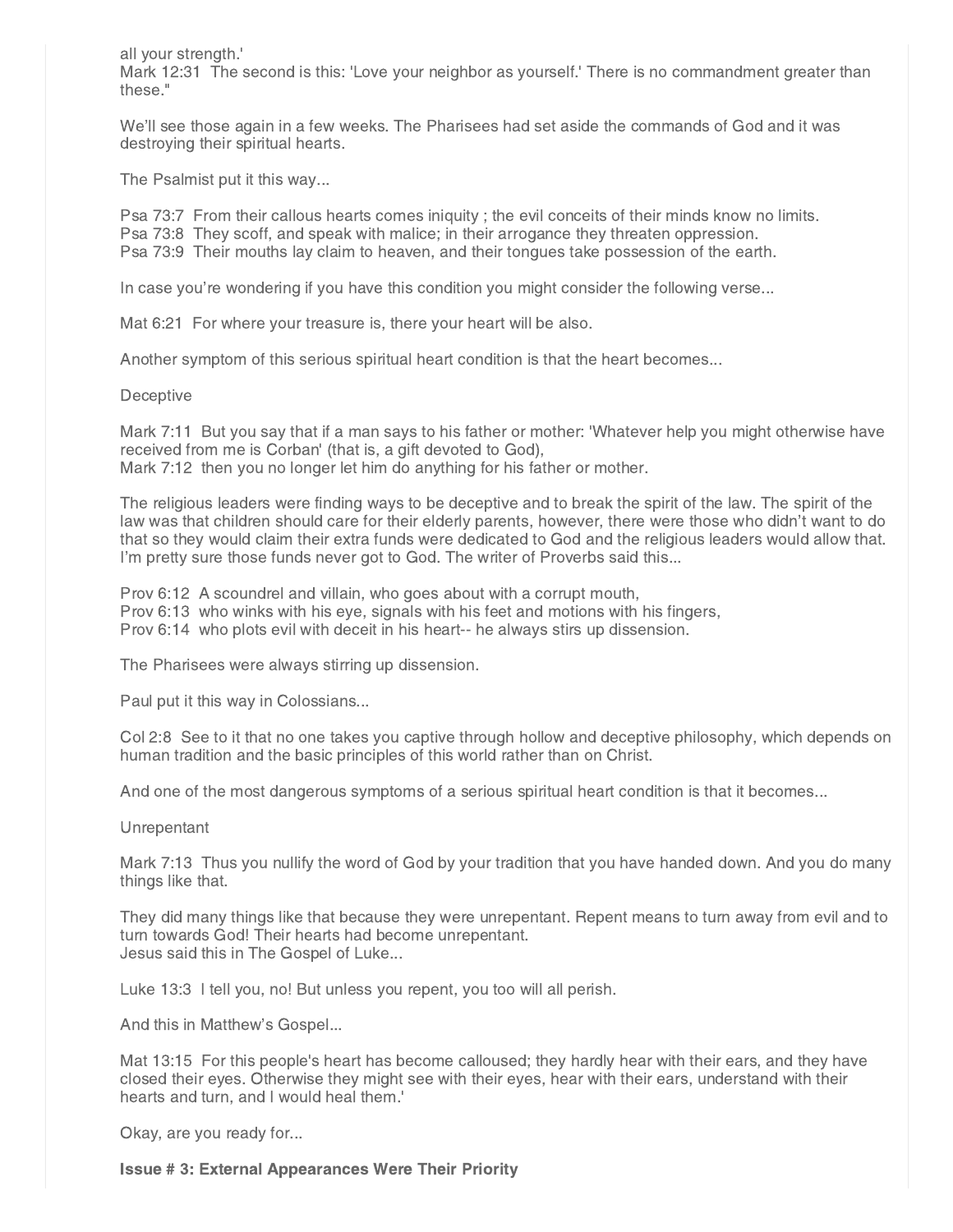Mark 7:14-23

Mark 7:14 Again Jesus called the crowd to him and said, "Listen to me, everyone, and understand this. Mark 7:15 Nothing outside a man can make him 'unclean' by going into him. Rather, it is what comes out of a man that makes him 'unclean.'"

Mark 7:16 (If any man has ears to hear, let him hear) (Not found in earlier manuscripts, thought to have been added by a scribe) not in the NIV

Mark 7:17 After he had left the crowd and entered the house, his disciples asked him about this parable. Mark 7:18 "Are you so dull?" he asked. "Don't you see that nothing that enters a man from the outside can make him 'unclean'?

Mark 7:19 For it doesn't go into his heart but into his stomach, and then out of his body." (In saying this, Jesus declared all foods "clean.")

Mark 7:20 He went on: "What comes out of a man is what makes him 'unclean.'

Mark 7:21 For from within, out of men's hearts, come evil thoughts, sexual immorality, theft, murder, adultery,

Mark 7:22 greed, malice, deceit, lewdness, envy, slander, arrogance and folly.

Mark 7:23 All these evils come from inside and make a man 'unclean.'"

You see they washed the outside and forgot the inside! The outside of the glass, pan or plate is the least important when it comes to cleaning.

They evidently had forgotten the Scripture that says:

1 Sam 16:7b . . . The LORD does not look at the things man looks at. Man looks at the outward appearance, but the LORD looks at the heart."

How important is the inside of you? The writer of Proverbs says "very!"

Prov 4:20 My son, pay attention to what I say; listen closely to my words.

Prov 4:21 Do not let them out of your sight, keep them within your heart;

Prov 4:22 for they are life to those who find them and health to a man's whole body.

Prov 4:23 Above all else, guard your heart, for it is the wellspring of life.

How Important? If the inside is bad the outside will be bad! Jesus gave this example in Matthew's Gospel...

Mat 5:28 But I tell you that anyone who looks at a woman lustfully has already committed adultery with her in his heart.

Why would He say this? Because outward sin always begins on the inside! Every action begins with an attitude and attitudes are from within! Jesus was a good spiritual doctor and was good at seeing the inside even without x-ray, cat-scan or MRI. He said...

Mat 6:23 . . . If then the light within you is darkness, how great is that darkness!

What's on the inside will eventually come out. James said...

James 1:13-15 When tempted, no one should say, "God is tempting me." For God cannot be tempted by evil, nor does he tempt anyone; but each one is tempted when, by his own evil desire, he is dragged away and enticed. Then, after desire has conceived, it gives birth to sin; and sin, when it is full-grown, gives birth to death.

Okay, Pastor Larry please tell me there's a cure for all these Spiritual heart conditions! Can a Pharisee change? I've got some great good news...

## There is a cure!

If we let Jesus clean the inside everything changes! Paul, who was once a Pharisee of Pharisees who had gotten so hard hearted he was a part of putting Christians in prison and was there giving approval to the stoning of Stephen. But he met the Lord when on his way to persecute more Christians and God told him this...

Acts 26:12 "On one of these journeys I was going to Damascus with the authority and commission of the